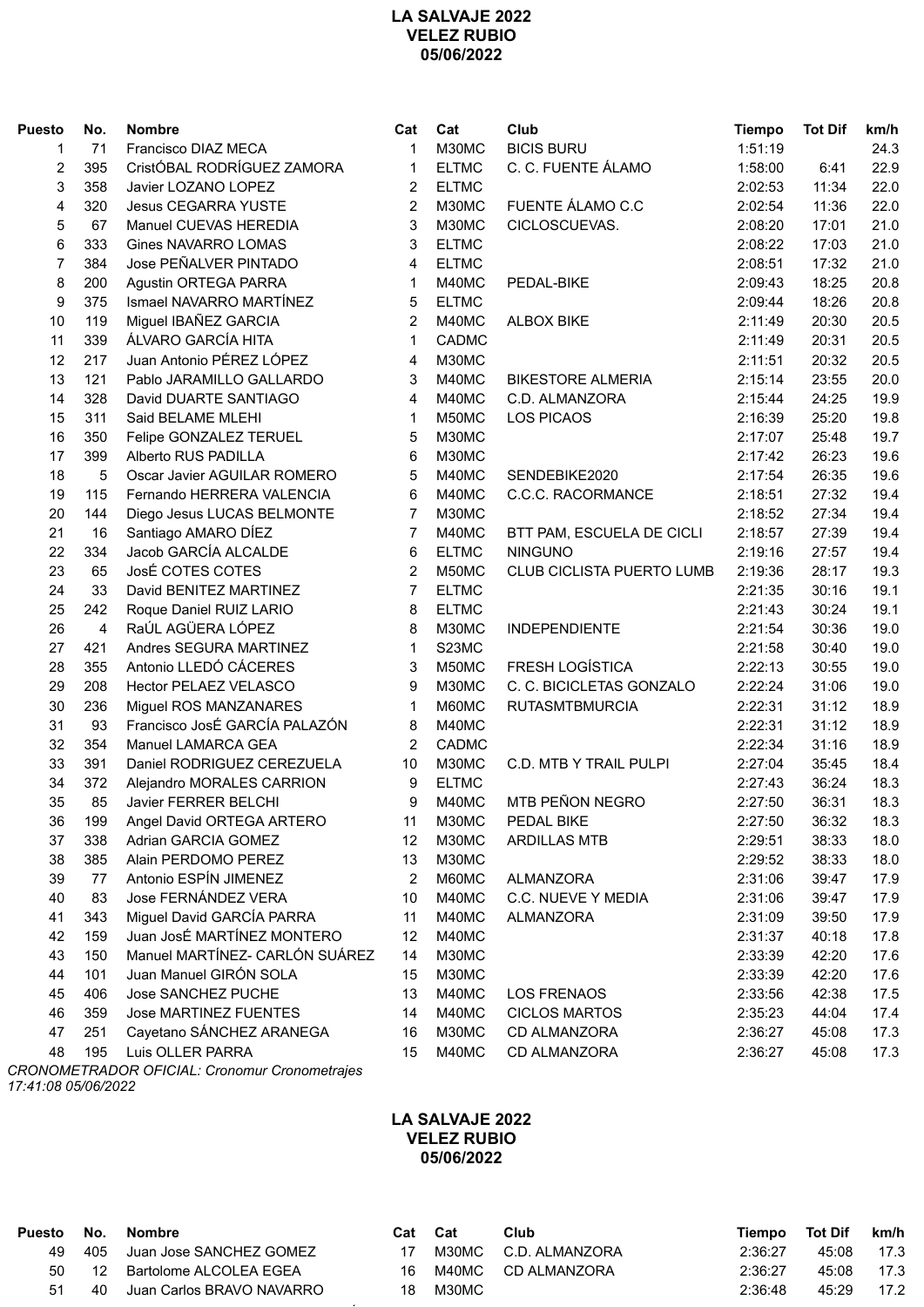| 52     | 310 | Francisco Alberto BAYONAS CERDÁ             | 19             | M30MC        |                              | 2:36:54 | 45:35   | 17.2 |
|--------|-----|---------------------------------------------|----------------|--------------|------------------------------|---------|---------|------|
| 53     | 381 | JosÉ ANTONIO PAMIES LÓPEZ                   | 17             | M40MC        | <b>GRUPETA GLOBERA</b>       | 2:38:58 | 47:39   | 17.0 |
| 54     | 393 | Joaquin RODRIGUEZ LLORENS                   | 18             | M40MC        | <b>BÚHOS BIKERS</b>          | 2:39:17 | 47:59   | 17.0 |
| 55     | 104 | Inmaculada GOMEZ LASSO                      | $\mathbf{1}$   | M40FC        | <b>CD BIKESTORE</b>          | 2:39:25 | 48:06   | 16.9 |
| 56     | 207 | Alejandro PEINADO CARRASCO                  | 20             | M30MC        | <b>BTT SAN CLEMENTE</b>      | 2:39:27 | 48:08   | 16.9 |
| 57     | 327 | Jacob DOS SANTOS PEREIRA                    | 19             | M40MC        |                              | 2:39:28 | 48:09   | 16.9 |
| 58     | 143 | Manuel LORENTE RAMOS                        | 20             | M40MC        | <b>BICICLETA GONZALO</b>     | 2:39:31 | 48:12   | 16.9 |
| 59     | 138 | Jose LOPEZ PARRA                            | 4              | M50MC        | <b>BICICLETAS GONZALO</b>    | 2:41:21 | 50:02   | 16.7 |
| 60     | 380 | Manuel PALOMO                               | 21             | M40MC        |                              | 2:43:49 | 52:31   | 16.5 |
| 61     | 377 | Antonio ORTIZ                               | 22             | M40MC        | CD.ALMANZORA                 | 2:43:53 | 52:34   | 16.5 |
| 62     | 329 | Vanessa EGEA                                | $\overline{2}$ | M40FC        | CD.ALMANZORA                 | 2:43:53 | 52:34   | 16.5 |
| 63     | 36  | Miguel BERNAL SANCHEZ                       | 23             | M40MC        |                              | 2:43:54 | 52:35   | 16.5 |
| 64     | 349 | Aurelio GONZALEZ LORENTE                    | 24             | M40MC        |                              | 2:43:55 | 52:36   | 16.5 |
| 65     | 43  | Francisco CALVILLO RUIZ                     | 25             | M40MC        | CD JAVI CHACON               | 2:44:02 | 52:43   | 16.5 |
| 66     | 352 | Pedro Antonio INIESTA OJEDA                 | 21             | M30MC        |                              | 2:45:41 | 54:22   | 16.3 |
| 67     | 295 | Daniel VIDAL SÁNCHEZ                        | 22             | M30MC        | <b>ADM TEAM</b>              | 2:45:41 | 54:23   | 16.3 |
| 68     | 347 | Esther GONZÁLEZ BALDERAS                    | 3              | M40FC        | PEDAL-BIKE                   | 2:45:43 | 54:24   | 16.3 |
| 69     | 410 | RubÉN TERUEL CELDRÁN                        | 10             | <b>ELTMC</b> |                              | 2:48:04 | 56:46   | 16.1 |
| $70\,$ | 382 | Daniel PAREJA MARTINEZ                      | 23             | M30MC        |                              | 2:48:07 | 56:48   | 16.1 |
| 71     | 152 | Lorenzo MARTINEZ FERNANDEZ                  | 3              | M60MC        | <b>INDEPENDIENTE</b>         | 2:48:09 | 56:50   | 16.1 |
| 72     | 330 | Tomas FERNANDEZ MARMOL                      | 24             | M30MC        |                              | 2:48:16 | 56:57   | 16.0 |
| 73     | 174 | AndrÉS MOLINA CEREZO                        | 26             | M40MC        | ANGLIRUBIKE                  | 2:48:24 | 57:05   | 16.0 |
| 74     | 356 | Juan JosÉ LÓPEZ MARTINEZ                    | 25             | M30MC        |                              | 2:48:41 | 57:23   | 16.0 |
| 75     | 348 | Pedro GONZÁLEZ FRANCO                       | 26             | M30MC        | EL CEJO                      | 2:48:42 | 57:23   | 16.0 |
| 76     | 45  | Ana CAMACHO BALLESTA                        | 1              | <b>ELTFC</b> |                              | 2:49:32 | 58:14   | 15.9 |
| 77     | 275 | JosÉ ANTONIO SOLER BAÑOS                    | 11             | <b>ELTMC</b> | C.A. MANDARACHE<br>CARTAGENA | 2:49:34 | 58:15   | 15.9 |
| 78     | 202 | Miguel-ÁNGEL PALOMINO CORTÉS                | 5              | M50MC        | SANTOMERA C. C.              | 2:50:21 | 59:02   | 15.8 |
| 79     | 340 | Fernando GARCÍA MARTÍNEZ                    | 27             | M40MC        |                              | 2:50:34 | 59:15   | 15.8 |
| 80     | 306 | JosÉ IGNACIO ARTERO BELMONTE                | 28             | M40MC        | CLUB CICLISTA CIUDAD DE V    | 2:51:53 | 1:00:35 | 15.7 |
| 81     | 176 | Miguel Angel MOLINA LARROSA                 | 6              | M50MC        |                              | 2:52:05 | 1:00:47 | 15.7 |
| 82     | 412 | Juan Francisco TINOCO RAMÓN                 | 27             | M30MC        |                              | 2:52:55 | 1:01:36 | 15.6 |
| 83     | 336 | Miguel Angel GARCIA BERBEL                  | 28             | M30MC        | EL CHIRI EN BIRLOCHA         | 2:53:14 | 1:01:55 | 15.6 |
| 84     | 263 | Manuel SÁNCHEZ PÉREZ                        | $\overline{4}$ | M60MC        |                              | 2:53:34 | 1:02:15 | 15.6 |
| 85     | 111 | Diego HEREDIA SÁNCHEZ                       | 29             | M40MC        | <b>GACELAS THOMPSON</b>      | 2:54:41 | 1:03:22 | 15.5 |
| 86     | 418 | Juan Ramon OLIVER OLMO                      | 30             | M40MC        |                              | 2:54:41 | 1:03:23 | 15.5 |
| 87     | 369 | Javier MIRON                                | 31             | M40MC        |                              | 2:54:42 | 1:03:23 | 15.5 |
| 88     | 363 | Juan Miguel MARTÍNEZ PONCE                  | 12             | <b>ELTMC</b> | <b>BICIS GONZALO</b>         | 2:54:52 | 1:03:33 | 15.4 |
| 89     | 162 | Jose Gines MARTÍNEZ PONCE                   | 29             | M30MC        | <b>BICIS GONZALO</b>         | 2:54:52 | 1:03:34 | 15.4 |
| 90     | 368 | Juan JosÉ MIÑARRO ALCÁZAR                   | 30             | M30MC        | LORCA-SANTIAGO               | 2:55:19 | 1:04:00 | 15.4 |
| 91     | 163 | Juan Francisco MARTINEZ<br><b>REINALDOS</b> | 31             | M30MC        | MUERTOS EMPAQUETADOS         | 2:56:06 | 1:04:47 | 15.3 |
| 92     | 386 | Alfonso PÉREZ MARTÍNEZ                      | 32             | M40MC        |                              | 2:56:36 | 1:05:17 | 15.3 |
| 93     | 141 | <b>Gines LORCA MARTINEZ</b>                 | 7              | M50MC        | CICLO CULLAR 18850           | 2:57:21 | 1:06:03 | 15.2 |
| 94     | 307 | Fernando AYALA RODRÍGUEZ                    | 33             | M40MC        |                              | 2:57:43 | 1:06:24 | 15.2 |
| 95     | 414 | Julio Alberto VIVANCOS MARTINEZ             | 32             | M30MC        |                              | 3:00:08 | 1:08:49 | 15.0 |
| 96     | 357 | Juan Pedro LÓPEZ NICOLÁS                    | 33             | M30MC        |                              | 3:00:08 | 1:08:49 | 15.0 |

*CRONOMETRADOR OFICIAL: Cronomur Cronometrajes 17:41:08 05/06/2022*

## **LA SALVAJE 2022 VELEZ RUBIO 05/06/2022**

| <b>Puesto</b> | No. | <b>Nombre</b>                | Cat | Cat          | Club                    | Tiempo  | <b>Tot Dif</b> | km/h |
|---------------|-----|------------------------------|-----|--------------|-------------------------|---------|----------------|------|
| 97            | 173 | Fernando MERLOS GARCIA       | 34  | M30MC        |                         | 3:00:10 | 1:08:51        | 15.0 |
| 98            | 55  | Jose Ramon CASTILLO PERALTA  | 34  | M40MC        | <b>ALMERIAMTB</b>       | 3:00:11 | 1:08:52        | 15.0 |
| 99            | 379 | Alvaro PADILLA REVERTE       | 13  | <b>ELTMC</b> | BICICLETAS GONZALO C.C. | 3:00:17 | 1:08:58        | 15.0 |
| 100           | 23  | Antonio Javier AYEN LOPEZ    | 35  | M30MC        |                         | 3:01:20 | 1:10:02        | 14.9 |
| 101           | 53  | Miguel CASTILLO HEREDIA      | 36  | M30MC        | <b>JAVI CHACÓN</b>      | 3:01:21 | 1:10:02        | 14.9 |
| 102           | 319 | Francisco CASTRO CASTILLO    | 3   | <b>CADMC</b> |                         | 3:01:21 | 1:10:02        | 14.9 |
| 103           | 422 | Juan Pedro SOLER MARTINEZ    | 35  | M40MC        |                         | 3:02:41 | 1:11:22        | 14.8 |
| 104           | 100 | Jose Manuel GIMENEZ MARTINEZ | 36  | M40MC        | CD ALMAGRO              | 3:02:56 | 1:11:37        | 14.8 |
| 105           | 367 | Diego Jose MESEGUER CARCERAN | 37  | M30MC        |                         | 3:03:17 | 1:11:58        | 14.7 |
| 106           | 373 | Ramon MUÑOZ CAMPOS           | 38  | M30MC        |                         | 3:03:19 | 1:12:01        | 14.7 |
| 107           | 407 | Marcos SERNA GARCIA          | 14  | <b>ELTMC</b> |                         | 3:03:30 | 1:12:11        | 14.7 |
| 108           | 397 | Javier RUIZ LÓPEZ            | 39  | M30MC        |                         | 3:04:54 | 1:13:35        | 14.6 |